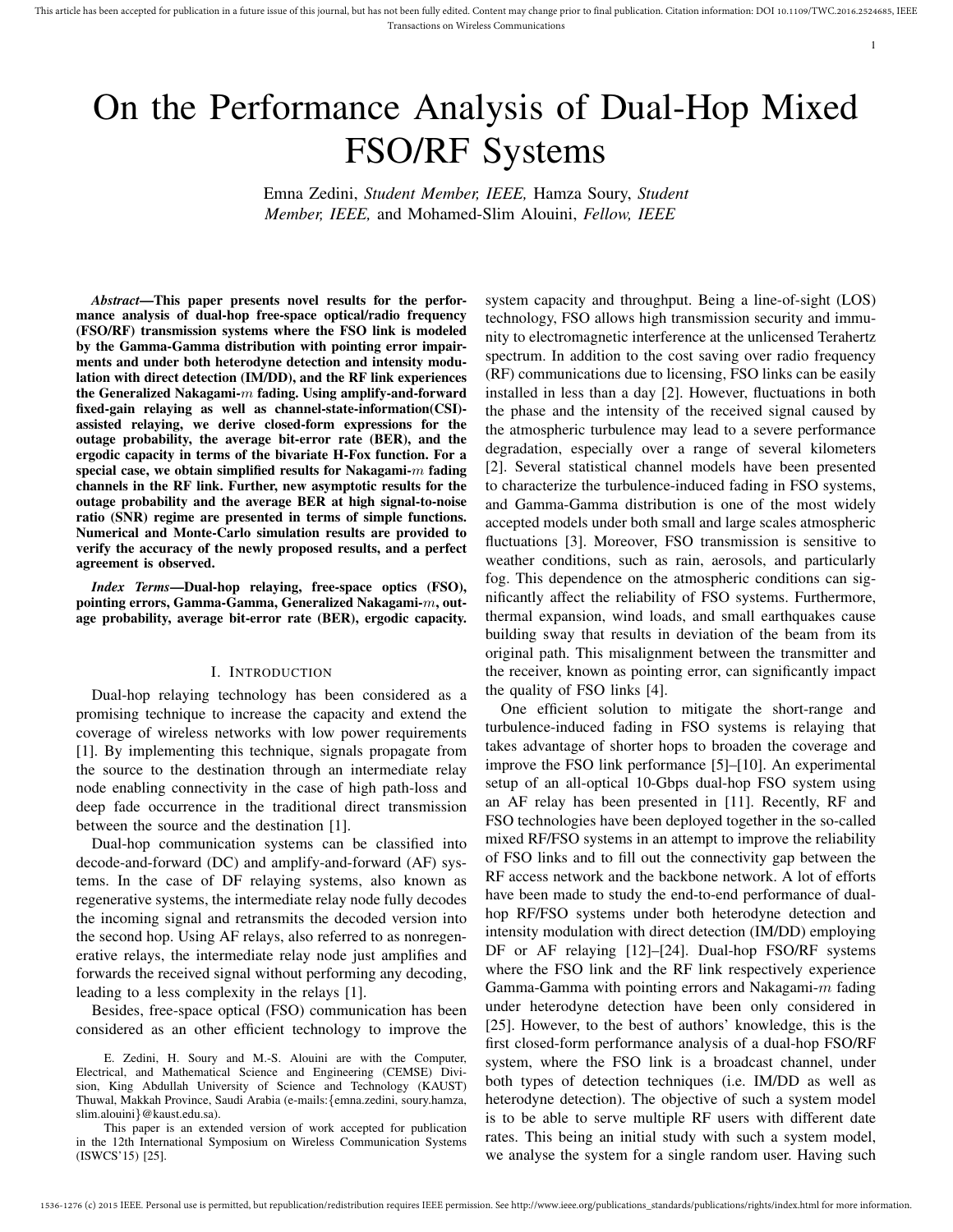interesting results motivates further the analysis of multiple users. In particular, the FSO link is assumed to be operating over Gamma-Gamma fading including pointing errors under both IM/DD and heterodyne detection, whereas the RF link experiences Generalized Nakagami-m fading which is used to characterize both multi-path and shadow fading [26], [27]. We propose a novel mathematical framework to derive exact closed-form performance metrics, while not making any assumptions in our derivations, in terms of the bivariate H-Fox function. Moreover, our performance study provides a generalized framework for several fading channels in the RF link including Nakagami-m, Rayleigh, Exponential, Weibull, and Lognormal distributions. In addition, we present asymptotic expressions for the outage probability and the average biterror rate (BER) at high SNR and we derive the diversity gain under the assumption of fixed-gain relaying.

The remainder of this paper is organized as follows. In Section II, we introduce the channel and communication system model. The end-to-end SNR statistics for both fixed-gain and CSI-assisted relays are derived in Section III. In Section IV, exact closed-form expressions for the outage probability, the average BER, and the ergodic capacity followed by the asymptotic expressions at high SNR are obtained when fixedgain relaying is employed. The same performance metrics are derived in the case of CSI-assisted relaying in Section V. Section VI presents some numerical and simulation results to illustrate the mathematical formalism presented in the previous sections. Finally, some concluding remarks are drawn in Section VII.

#### II. CHANNEL AND SYSTEM MODELS

We consider a dual-hop FSO/RF transmission system composed of both Gamma-Gamma with pointing errors and Generalized Nakagami- $m$  fading environments under both types of detection techniques (i.e. IM/DD and heterodyne detection), where the source node S and the destination node D are communicating through an intermediate relay node R as shown in Fig. 1



Fig. 1: Dual-hop FSO/RF system.

The FSO (S-R) link is assumed to follow a Gamma-Gamma fading distribution with pointing error impairments under both detection techniques for which the PDF of the SNR,  $\gamma_1$ , is given by  $[19, Eq.(3)]$ 

$$
f_{\gamma_1}(\gamma) = \frac{\xi^2}{r \Gamma(\alpha) \Gamma(\beta) \gamma} G_{1,3}^{3,0} \left[ h \alpha \beta \left( \frac{\gamma}{\mu_r} \right)^{\frac{1}{r}} \begin{vmatrix} \xi^2 + 1 \\ \xi^2, \alpha, \beta \end{vmatrix}, \right]
$$
(1)

where  $h = \frac{\xi^2}{\xi^2 + \xi^2}$  $\frac{\xi^2}{\xi^2+1}$ , r is the parameter that represents the type of detection being used (i.e.  $r = 1$  is associated with heterodyne detection and  $r = 2$  associated with IM/DD),  $\xi$  denotes the ratio between the equivalent beam radius at the receiver and the pointing error displacement standard deviation (jitter) at the receiver given as  $\dot{\xi} = \frac{w_{z}_{eq}}{2\pi}$  $rac{w_{z_{eq}}}{2 \sigma_s}$ , with  $\sigma_s^2$  is the jitter variance at the receiver and  $w_{z_{eq}}$  is the equivalent beam radius at the receiver [4], [28] (for negligible pointing errors,  $\xi \rightarrow \infty$ ) [29],  $G$ ; (·) is the Meijer's G function as defined in [30, Eq.(9.301)], and  $\mu_r$  refers to the the electrical SNR of the FSO hop. In particular, for  $r = 1$ ,  $\mu_1 = \mu_{\text{heterodyne}} = \mathbb{E}[\gamma_1] = \overline{\gamma}_1$ and for  $r = 2$ ,  $\mu_2 = \mu_{\text{IM/DD}} = \overline{\gamma}_1 \alpha \beta \dot{\xi}^2 (\xi^2 + 2) / [(\alpha +$  $1/(\beta + 1)(\xi^2 + 1)^2$ , with  $\alpha$  and  $\beta$  the fading parameters related to the atmospheric turbulence conditions [31]. More specifically, assuming a plane wave propagation in the absence of inner scale,  $\alpha$  and  $\beta$  can be determined from the  $1^{-1}$ 

Bytov variance as [3] 
$$
\alpha = \left[ \exp \left( \frac{0.49 \sigma_R^2}{\left( 1 + 1.11 \sigma_R^{12/5} \right)^{7/6}} \right) - 1 \right]^{-1}
$$
 and

\n
$$
\beta = \left[ \exp \left( \frac{0.51 \sigma_R^2}{\left( 1 + 0.69 \sigma_R^{12/5} \right)^{5/6}} \right) - 1 \right]^{-1}
$$
, where  $\sigma_R^2 =$ 

 $1.23 C_n^2 \left(\frac{2\pi}{\lambda}\right)^{\frac{7}{6}} L^{\frac{11}{6}}$  is the Rytov variance,  $C_n^2$  denotes the refractive-index structure parameter,  $\lambda$  is the wavelength, and L represents the propagation distance.

By substituting (1) into  $F_{\gamma_1}(\gamma) = \int_0^{\gamma} f_{\gamma_1}(x) dx$  and utilizing [30, Eq.(9.301)], the cumulative distribution function (CDF) of  $\gamma_1$  can be written as

$$
F_{\gamma_1}(\gamma) = \frac{\xi^2}{\Gamma(\alpha)\Gamma(\beta)} G_{2,4}^{3,1} \left[ \alpha \beta h \left( \frac{\gamma}{\mu_r} \right)^{\frac{1}{r}} \begin{vmatrix} 1, \xi^2 + 1\\ \xi^2, \alpha, \beta, 0 \end{vmatrix} . \tag{2}
$$

The RF (R-D) link experiences the Generalized Nakagamim fading for which the instantaneous SNR,  $\gamma_2$ , follows a generalized Gamma probability density function (PDF) given by

$$
f_{\gamma_2}(\gamma) = \frac{p}{\Gamma(m)} \left(\frac{d}{\overline{\gamma}_2}\right)^{m p} \gamma^{m p - 1} e^{-\frac{d}{\overline{\gamma}_2} \gamma^p}, \qquad (3)
$$

where *m* is fading figure ( $m \ge \frac{1}{2}$ ), *p* represents the shaping parameter ( $p > 0$ ),  $\overline{\gamma}_2$  is the average SNR, and  $d = \Gamma(m + 1)$  $1/p)/\Gamma(m)$ . It may be useful to notice that the PDF in (3) includes Nakagami- $m$  ( $p = 1$ ), Gamma ( $p = 1/2$ ), Rayleigh  $(m = 1, p = 1)$ , exponential  $(m = 1, p = 1/2)$ , Half-Normal  $(m = 1/2, p = 1)$ , and Weibull  $(m = 1)$  as special cases and lognormal  $(m \to \infty, p \to 0)$  as a limiting case. Using [32, Eq.(2.9.4), Eq.(2.1.5), and Eq.(2.1.4)], the PDF of the Generalized Gamma distribution can be represented in terms of the Meijer's G function as

$$
f_{\gamma_2}(\gamma) = \frac{p}{\Gamma(m)\,\gamma} \mathcal{G}_{0,1}^{1,0} \left[ \left( \frac{d}{\overline{\gamma}_2} \right)^p \gamma^p \bigg| \frac{-}{m} \right]. \tag{4}
$$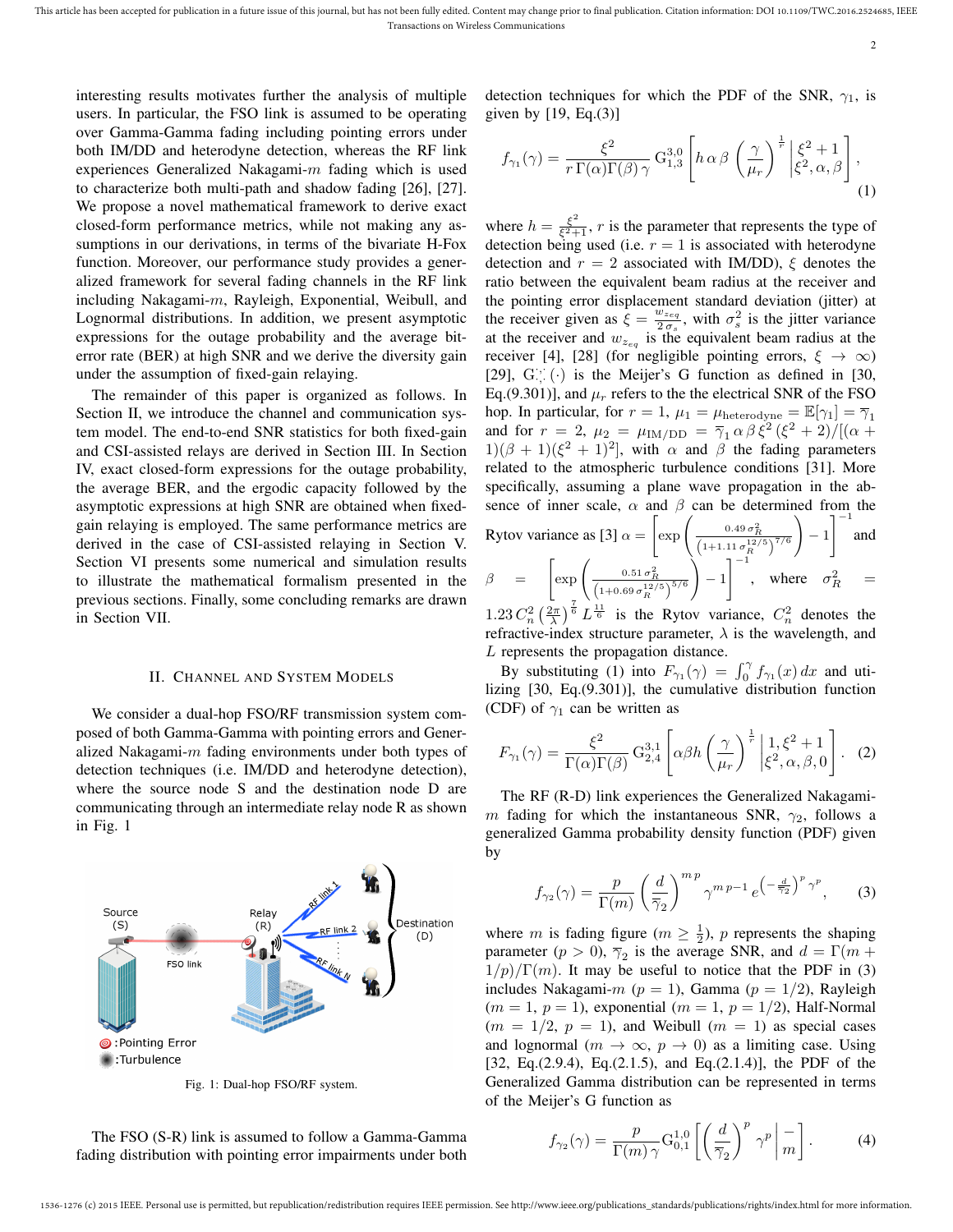This article has been accepted for publication in a future issue of this journal, but has not been fully edited. Content may change prior to final publication. Citation information: DOI 10.1109/TWC.2016.2524685, IEEE Transactions on Wireless Communications

3

П

П

The CDF of the Generalized Gamma distribution can be obtained using [33, Eq.(8.4.16/2)] as

$$
F_{\gamma_2}(\gamma) = 1 - \frac{1}{\Gamma(m)} \mathcal{G}_{1,2}^{2,0} \left[ \left( \frac{d}{\overline{\gamma}_2} \right)^p \gamma^p \bigg|_{m,0}^{-1} \right].
$$
 (5)

In the fixed-gain relaying scheme, the end-to-end SNR can be expressed under the assumption of negligible saturation as  $[21, Eq.(1)]$ <sup>1</sup>

$$
\gamma = \frac{\gamma_1 \gamma_2}{\gamma_2 + C},\tag{6}
$$

where  $C$  stands for a fixed relay gain. The end-to-end SNR when CSI-assisted relaying scheme is considered can be derived as [21, Eq.(28)]

$$
\gamma = \frac{\gamma_1 \gamma_2}{\gamma_1 + \gamma_2 + 1}.\tag{7}
$$

#### III. END-TO-END SNR STATISTICS

#### *A. Fixed-gain Relaying*

*1) Cumulative Distribution Function (CDF):* The CDF of the end-to-end SNR of dual-hop FSO/RF systems using fixedgain relays under both heterodyne detection and IM/DD is given in terms of the H-Fox function of two variables [34], known also as the bivariate H-Fox function whose MATLAB implementation is outlined in [35] as

$$
F_{\gamma}(\gamma) = 1 - \frac{p\xi^{2}}{r \Gamma(m)\Gamma(\alpha)\Gamma(\beta)}
$$
  
 
$$
\times \mathcal{H}_{1,0:0,2:3,2}^{0,1:2,0:0,3} \left[ \begin{array}{c} (1,p,\frac{1}{r}) \\ - \\ (m,1)(0,p) \\ (1-\xi^{2},1)(1-\alpha,1)(1-\beta,1) \end{array} \middle| \begin{array}{c} (2d)^{p}, \left(\frac{\mu_{r}}{\gamma}\right)^{\frac{1}{r}} \\ \left(\frac{\gamma}{\gamma_{2}}\right)^{p}, \frac{\left(\frac{\mu_{r}}{\gamma}\right)^{\frac{1}{r}}}{\alpha\beta h} \end{array} \right]. (8)
$$

#### *Proof:* See Appendix A.

It is worth to mention that in the special case of heterodyne detection and Nakagami-m fading in the RF link, i.e.,  $r = 1$ and  $p = 1$ , the unified expression given by (8) becomes the CDF of mixed Gamma-Gamma/Nakagami-m cooperative systems using heterodyne detection given in terms of the extended generalized bivariate Meijer's G function with the help of [32, Eq.(2.9.1)]

$$
F_{\gamma}(\gamma) = 1 - \frac{\xi^2}{\Gamma(m)\Gamma(\alpha)\Gamma(\beta)}
$$
  
 
$$
\times \mathcal{G}_{1,0:0,2:3,2}^{1,0:2,0:0,3} \left[0\left|\frac{-}{m,0}\right| \frac{1-\xi^2, 1-\alpha, 1-\beta}{-\xi^2,0} \left|\frac{m_C}{\overline{\gamma}_2}, \frac{\overline{\gamma}_1}{\alpha\beta h\gamma}\right|\right],
$$
  
(9)

in agrement with [25, Eq.(7)]

Additionally, by using [34, Eq.(2.3)], [32, Eq.(1.5.10)], and [32, Eq. $(1.8.5)$ ], the expression in  $(8)$  can be asymptotically expressed at high SNR of the FSO link after some algebraic manipulations in terms of simple functions as

$$
F_{\gamma}(\gamma) \underset{\mu_r \gg 1}{\approx} \frac{\xi^2}{\Gamma(\alpha)\Gamma(\beta)\Gamma(m)} \sum_{i=1}^{4} \mathcal{U}_i \,\mu_r^{-\theta_i},\tag{10}
$$

<sup>1</sup>For tractability, we neglect the saturation effect of the relay amplifier.

where 
$$
\theta_i = \left\{ m p, \frac{\xi^2}{r}, \frac{\alpha}{r}, \frac{\beta}{r} \right\}
$$
  

$$
\Gamma(\alpha - m r p) \Gamma(\beta - m r p) \left( \gamma C d \right)
$$

$$
\mathcal{U}_1 = \frac{\Gamma(\alpha - m \, r \, p) \Gamma(\beta - m \, r \, p)}{\Gamma(\xi^2 - m \, r \, p)} \left(\frac{\gamma \, C \, d \, (\alpha \beta h)^r}{\overline{\gamma}_2}\right)^{m \, p} \tag{11}
$$

 $\overline{2}$ 

$$
\mathcal{U}_2 = \Gamma(\alpha - \xi^2) \Gamma(\beta - \xi^2) \left(\gamma^{\frac{1}{r}} \alpha \beta h\right)^{\xi^2}
$$

$$
\times \left( \frac{\Gamma\left(m - \frac{\xi^2}{p \cdot r}\right)}{\xi^2} \left(\frac{Cd}{\overline{\gamma}_2}\right)^{\frac{\xi^2}{r}} - \frac{H_{1,2}^{2,1} \left[\frac{Cd}{\overline{\gamma}_2} \left| \left(1 + \frac{\xi^2}{r}, 1\right)\right|}{r \Gamma\left(1 - \frac{\xi^2}{r}\right)} \right) (12)
$$

$$
\mathcal{U}_{3} = \frac{\Gamma(\beta - \alpha)}{\xi^{2} - \alpha} \left( \gamma^{\frac{1}{r}} \alpha \beta h \right)^{\alpha} \times \left( \frac{\Gamma\left(m - \frac{\alpha}{p\,r}\right)}{\alpha} \left( \frac{Cd}{\overline{\gamma}_{2}} \right)^{\frac{\alpha}{r}} - \frac{H_{1,2}^{2,1} \left[ \frac{Cd}{\overline{\gamma}_{2}} \middle| (0,1), (m, \frac{1}{p}) \right]}{r \Gamma\left(1 - \frac{\alpha}{r}\right)} \right) (13)
$$

$$
\mathcal{U}_4 = \frac{\Gamma(\alpha - \beta)}{\xi^2 - \beta} \left(\gamma^{\frac{1}{r}} \alpha \beta h\right)^{\beta}
$$

$$
\times \left(\frac{\Gamma\left(m - \frac{\beta}{p\,r}\right)}{\beta} \left(\frac{Cd}{\overline{\gamma}_2}\right)^{\frac{\beta}{r}} - \frac{H_{1,2}^{2,1} \left[\frac{Cd}{\overline{\gamma}_2}\right] \left(0,1\right), \left(m, \frac{1}{p}\right)}{r \Gamma\left(1 - \frac{\beta}{r}\right)}\right) (14)
$$

*2) Probability Density Function (PDF):* The PDF of  $\gamma$  may be obtained by taking the derivative of (8) as

$$
f_{\gamma}(\gamma) = \frac{p\xi^2}{r\Gamma(m)\Gamma(\alpha)\Gamma(\beta)\gamma}
$$
  
 
$$
\times \mathcal{H}_{1,0:0,2:3,2}^{0,1:2,0:0,3} \left[\begin{array}{c} (1,p,\frac{1}{r})\\ - \\ - \\ (m,1)(0,p) \\ (-\xi^2,1)(1-\alpha,1)(1-\beta,1) \end{array}\right] \left(\frac{Cd}{\overline{\gamma}_2}\right)^p, \left(\frac{\mu_r}{\alpha\beta h}\right)^{\frac{1}{r}}.
$$
 (15)

*Proof:* See Appendix B.

For  $r = 1$  and  $p = 1$ , as a special case, the PDF expression in (15) reduces to the PDF of dual-hop FSO/RF systems where the FSO link is operating under heterodyne detection and the RF link experiences Nakagami- $m$  fading obtained in [25, Eq.(8)] by means of using  $[32, Eq.(2.9.1)]$  as

$$
f_{\gamma}(\gamma) = \frac{\xi^2}{\Gamma(m)\Gamma(\alpha)\Gamma(\beta)\gamma}
$$
  
 
$$
\times \mathcal{G}_{1,0:0,2:3,2}^{1,0:2,0:0,3} \left[0\left|\frac{-}{m,0}\right|1-\xi^2,1-\alpha,1-\beta\left|\frac{mC}{\overline{\gamma}_2},\frac{\overline{\gamma}_1}{\alpha\beta h\gamma}\right|\right].
$$
  
(16)

*3) Moments:* The *n*th moments of  $\gamma$  defined as  $\mathbb{E}[\gamma^n] =$  $\int_0^\infty \gamma^n f_\gamma(\gamma) d\gamma$ , can be shown to be given by

$$
\mathbb{E}[\gamma^n] = \frac{\xi^2 \Gamma(rn+\alpha) \Gamma(rn+\beta) \mu_r^n}{\Gamma(m)\Gamma(\alpha)\Gamma(\beta)\Gamma(n)(rn+\xi^2)(\alpha\beta h)^{rn}} \times \mathcal{H}_{1,2}^{2,1} \left[ \frac{Cd}{\overline{\gamma}_2} \middle| (n, \frac{1}{p}), (0, 1) \right].
$$
 (17)

*Proof:* See Appendix C.

<sup>1536-1276 (</sup>c) 2015 IEEE. Personal use is permitted, but republication/redistribution requires IEEE permission. See http://www.ieee.org/publications\_standards/publications/rights/index.html for more information.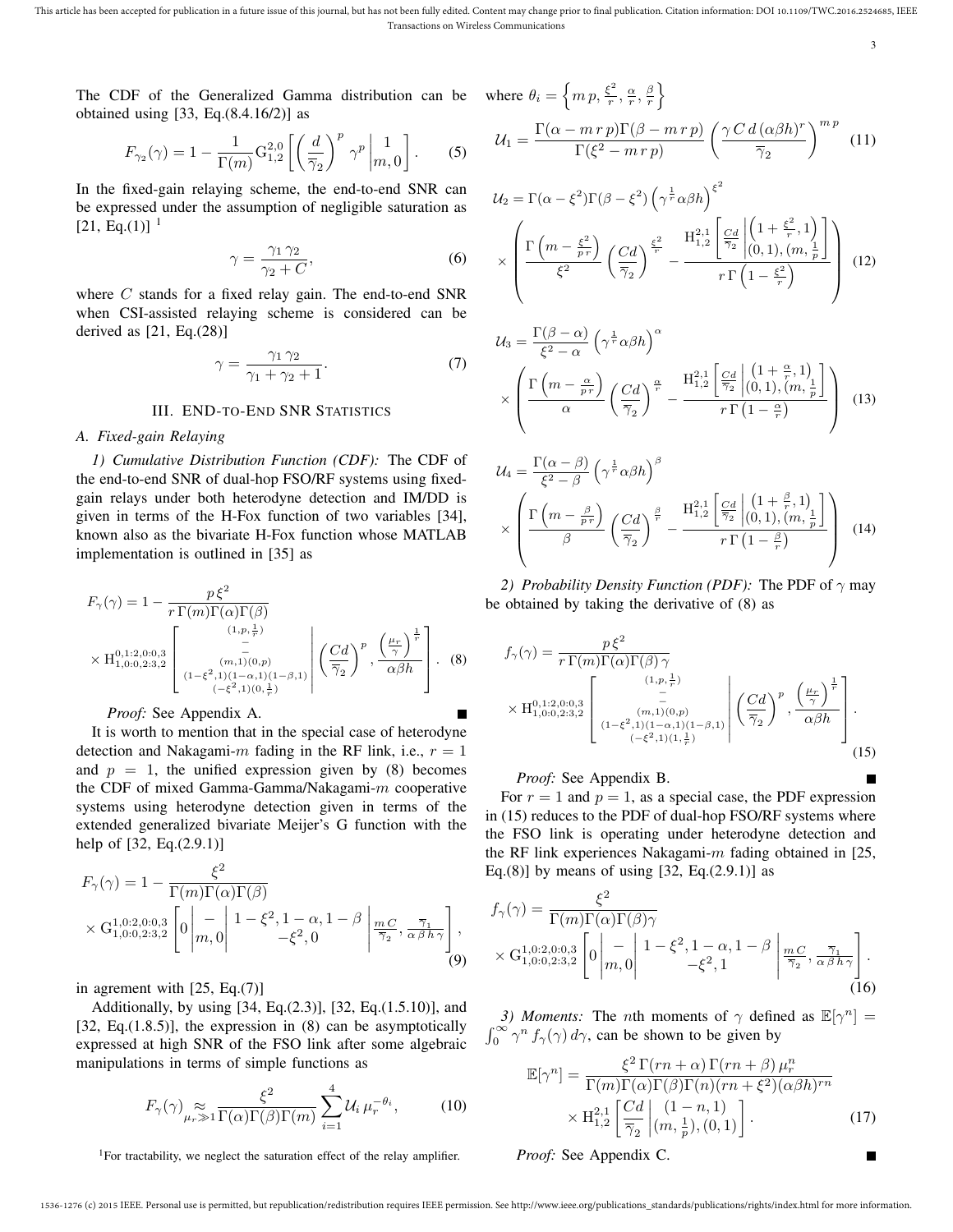Note that an efficient MATHEMATICA $\mathbb{R}$  implementation for evaluating the H-Fox function  $H^{\cdot,\cdot}_{\cdot,\cdot}(\cdot)$  is presented in [36]. Furthermore, in the special case of a dual-hop Gamma-Gamma/Nakagami- $m$  FSO system operating under heterodyne detection,  $(17)$  simplifies to  $[25, Eq.(10)]$  as

$$
\mathbb{E}[\gamma^n] = \frac{\xi^2 \Gamma(n+\alpha) \Gamma(n+\beta) \overline{\gamma}_1^n}{\Gamma(m)\Gamma(\alpha)\Gamma(\beta)\Gamma(n)(n+\xi^2)(\alpha\beta h)^n} G_{1,2}^{2,1} \left[ \frac{mC}{\overline{\gamma}_2} \middle| 1-n \atop m,0 \right].
$$
\n(18)

#### *B. CSI-Assisted Relaying*

The closed-form analytical derivation of the SNR statistics in (7) is mathematically intractable. Therefore, we utilize an upper bound on the end-to-end SNR given by [21, Eq.(28)]

$$
\gamma_{\rm ub} = \frac{\gamma_1 \gamma_2}{\gamma_1 + \gamma_2 + 1} \cong \min(\gamma_1, \gamma_2). \tag{19}
$$

The CDF of  $\gamma_{\rm ub} = \min(\gamma_1, \gamma_2)$  can be expressed as

$$
F_{\gamma_{\rm ub}}(\gamma) = \Pr(\min(\gamma_1, \gamma_2) < \gamma),\tag{20}
$$

which can be rewritten as [21, Eq.(29)]

$$
F_{\gamma_{ub}}(\gamma) = F_{\gamma_1}(\gamma_1) + F_{\gamma_2}(\gamma_2) - F_{\gamma_1}(\gamma_1) F_{\gamma_2}(\gamma_2), \qquad (21)
$$

where  $F_{\gamma_1}(\gamma_1)$  and  $F_{\gamma_2}(\gamma_2)$  are the CDFs of  $\gamma_1$  and  $\gamma_2$ , respectively. Substituting (2) and (5) in (21), the CDF of dualhop FSO/RF systems employing CSI-assisted relay can be obtained after some manipulations as

$$
F_{\gamma_{\rm ub}}(\gamma) = 1 - \frac{1}{\Gamma(m)} \mathcal{G}_{1,2}^{2,0} \left[ \left( \frac{d}{\overline{\gamma}_2} \right)^p \gamma^p \bigg|_{m,0}^{-1} \right] \times \left( 1 - \frac{\xi^2}{\Gamma(\alpha)\Gamma(\beta)} \mathcal{G}_{2,4}^{3,1} \left[ \alpha \beta h \left( \frac{\gamma}{\mu_r} \right)^{\frac{1}{r}} \bigg|_{\xi^2, \alpha, \beta, 0}^{1, \xi^2 + 1} \right] \right). \tag{22}
$$

#### IV. PERFORMANCE METRICS OF FIXED-GAIN RELAYING

#### *A. Outage Probability*

An outage of the communication system is encountered when the end-to-end SNR  $\gamma$  falls below a certain specified threshold  $\gamma_{th}$ . Setting  $\gamma = \gamma_{th}$  in (8), the outage probability is straightforwardly obtained as

$$
P_{\text{out}}(\gamma_{th}) = F_{\gamma}(\gamma_{th}). \tag{23}
$$

#### *B. Average Bit-Error Rate*

The average BER of a variety of binary modulation schemes may be written as [37, Eq.(12)]

$$
\overline{P}_b = \frac{1}{2\Gamma(a)} \int_0^\infty \Gamma(a, b\gamma) f_\gamma(\gamma) d\gamma,
$$
 (24)

and can be represented in terms of the CDF of  $\gamma$  as

$$
\overline{P}_b = \frac{b^a}{2\Gamma(a)} \int_0^\infty \gamma^{a-1} e^{-b\gamma} F_\gamma(\gamma) d\gamma,\tag{25}
$$

where  $a$  and  $b$  represent different binary modulations schemes. For instance,  $a = 1/2$  and  $b = 1$  are for coherent binary phase shift keying (CBPSK),  $a = 1/2$  and  $b = 1/2$  are for coherent binary frequency shift keying (CBFSK),  $a = 1$  and  $b = 1/2$ are for non-coherent BFSK (NCFSK), and  $a = 1$  and  $b =$ 

1 for differential BPSK (DBPSK). Furthermore, the average BER of a mixed Gamma-Gamma/Generalized Nakagami-m FSO transmission system operating under both IM/DD and heterodyne detection with pointing errors taken into account in given as

$$
\overline{P}_b = \frac{1}{2} - \frac{p\xi^2}{2r\Gamma(a)\Gamma(m)\Gamma(\alpha)\Gamma(\beta)}
$$
\n
$$
\times \mathcal{H}_{1,0:0,2:3,3}^{0,1:2,0:1,3} \left[ \begin{array}{c} (1,p,\frac{1}{r}) \\ - \\ - \\ (m,1)(0,p) \\ (a,\frac{1}{r})(-\xi^2,1)(1-\alpha,1)(1-\beta,1) \end{array} \middle| \left( \frac{Cd}{\overline{\gamma}_2} \right)^p, \frac{(b\mu_r)^{\frac{1}{r}}}{\alpha\beta h} \right].
$$
\n(26)

*Proof:* See Appendix D.

It should be mentioned that, substituting  $p = 1$  and  $r = 1$ into (26) yields [25, Eq.(13)] for dual-hop FSO/RF systems where the RF link and the FSO link respectively experience Nakagami-m and Gamma-Gamma fading under heterodyne detection given as

$$
\overline{P}_b = \frac{1}{2} - \frac{\xi^2}{2\Gamma(m)\Gamma(\alpha)\Gamma(\beta)\Gamma(a)} \times G_{1,0:0,2:3,3}^{1,0:2,0:1,3} \left[0\left|\frac{-}{m,0}\right| 1 - \xi^2, 1 - \alpha, 1 - \beta \left|\frac{mC}{\overline{\gamma}_2}, \frac{\overline{\gamma}_1 b}{\alpha \beta h}\right.\right].
$$
\n(27)

At high SNR, asymptotic results for the average BER in  $(26)$  can be derived by means of using [34, Eq. $(2.3)$ ], and [32, Eqs.(1.5.10) and (1.8.5)] with some algebraic manipulations as,

$$
\overline{P}_b \underset{\mu_r \gg 1}{\approx} \frac{\xi^2}{2 \Gamma(\alpha) \Gamma(\beta) \Gamma(m) \Gamma(a)} \sum_{i=1}^4 \kappa_i \left( b \mu_r \right)^{-\theta_i} \Gamma(a + \theta_i). \tag{28}
$$

Furthermore, the diversity gain can be shown to be equal to

$$
G_d = \min\left(m\,p, \frac{\xi^2}{r}, \frac{\alpha}{r}, \frac{\beta}{r}\right). \tag{29}
$$

The instantaneous BER for M-PSK modulation scheme can be written as  $[22, Eq.(27)]$ 

$$
P_{e,\text{MPSK}} \simeq \frac{2}{\max(\log_2 M, 2)} \sum_{j=1}^{\max(\frac{M}{4}, 1)} Q(a_j \sqrt{2\gamma}), \quad (30)
$$

where  $Q(\cdot)$  is the Gaussian Q function and  $a_i$  =  $\sin\left(\frac{(2j-1)\pi}{M}\right)$  $\frac{-1\pi}{M}\bigg).$ 

For M-QAM modulation scheme, the instantaneous BER is given by [22, Eq.(32)]

$$
P_{e,\text{MQAM}} \simeq \frac{4}{\log_2 M} \left( 1 - \frac{1}{\sqrt{M}} \right) \sum_{j=1}^{\frac{\sqrt{M}}{2}} Q(b_j \sqrt{\gamma}), \quad (31)
$$

where  $b_j = (2j-1)\sqrt{\frac{3}{M-1}}$ . The average BERs for M-PSK and M-QAM modulations can simply be obtained by averaging (30) and (31), respectively, over the PDF of the SNR,  $f_{\gamma}(\gamma)$ .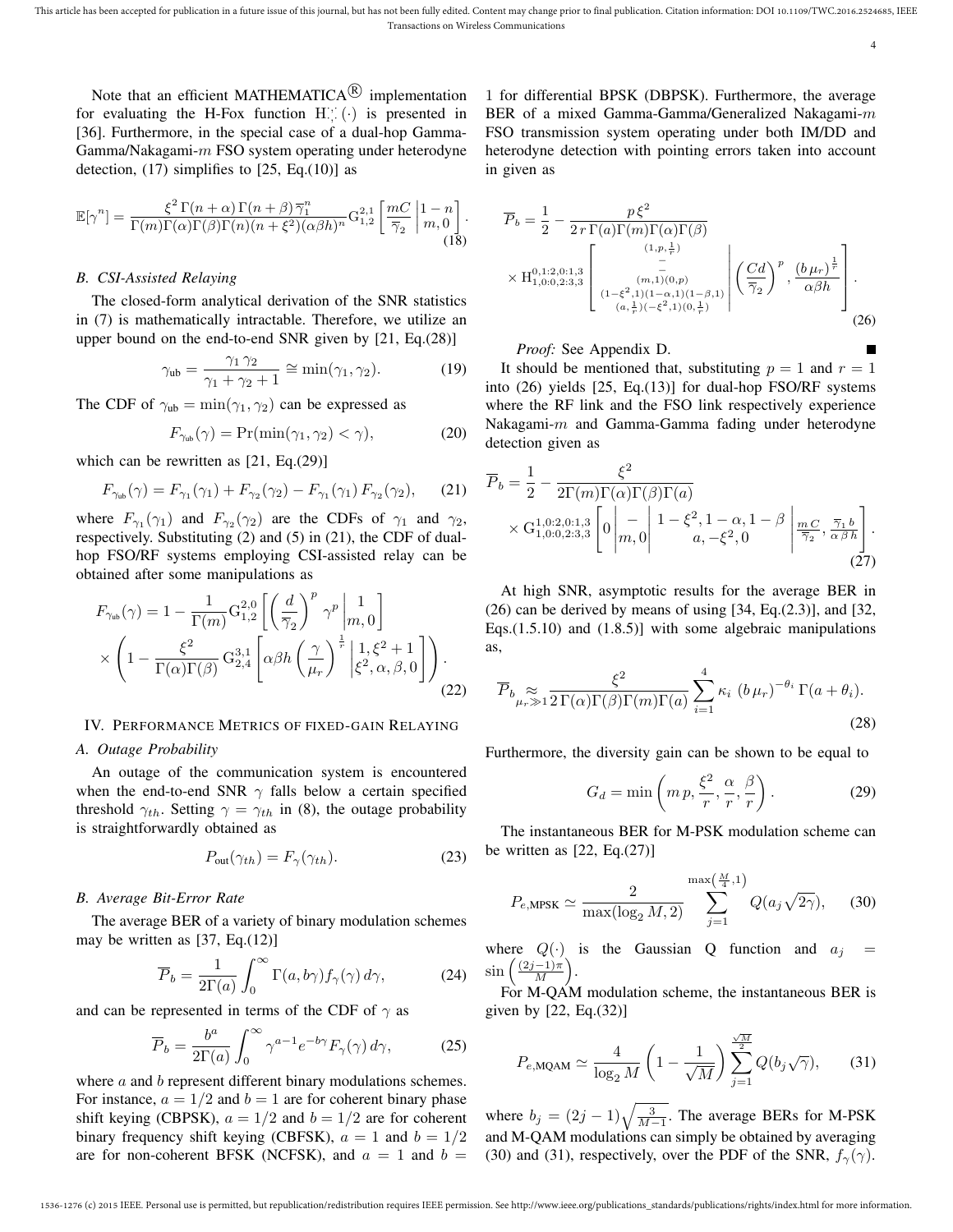**Theorem 1.** *Define for*  $x > 0$ ,  $I(x) = \int_0^\infty Q(x\sqrt{\gamma})f_\gamma(\gamma) d\gamma$ , *then*  $I(x)$  *can be easily obtained by setting*  $a = \frac{1}{2}$  *and*  $b = \frac{x^2}{2}$ 2 *in (24), yielding*

$$
I(x) = \frac{1}{2} - \frac{p\xi^2}{2r\sqrt{\pi} \Gamma(m)\Gamma(\alpha)\Gamma(\beta)}
$$
  
 
$$
\times \mathrm{H}_{1,0:0,2:3,3}^{0,1:2,0:1,3} \left[\begin{array}{c} (1,p,\frac{1}{r}) \\ - \\ - \\ (1-\xi^2,1)(1-\alpha,1)(1-\beta,1) \\ (\frac{1}{2},\frac{1}{r})(-\xi^2,1)(0,\frac{1}{r}) \end{array}\right] \left(\frac{Cd}{72}\right)^p, \left(\frac{x^2\mu_r}{\alpha\beta h}\right)^{\frac{1}{r}}.
$$
(32)

Consequently, by using (32), the average BERs of dual-hop mixed FSO/RF systems for M-PSK and M-QAM modulation schemes can be derived as

$$
\overline{P}_{e,\text{MPSK}} = \frac{2}{\max(\log_2 M, 2)} \sum_{j=1}^{\max(\frac{M}{4}, 1)} I(\sqrt{2}a_j).
$$
 (33)

$$
\overline{P}_{e,MQAM} = \frac{4}{\log_2 M} \left( 1 - \frac{1}{\sqrt{M}} \right) \sum_{j=1}^{\frac{\sqrt{M}}{2}} I(b_j).
$$
 (34)

#### *C. Ergodic Capacity*

The ergodic capacity of mixed FSO/RF communication systems can be bounded by [38, Eq.(26)], [39, Eq.(7.43)]

$$
\overline{C} \triangleq \mathbb{E}[\ln(1 + c\,\gamma)] = \int_0^\infty \ln(1 + c\,\gamma) f_\gamma(\gamma) \,d\gamma,\qquad(35)
$$

where it is useful to mention that  $c = e/(2\pi)$  signifies IM/DD (i.e.  $r = 2$ ) and  $c = 1$  signifies heterodyne detection (i.e.  $r = 1$ ). Moreover, the expression in (35) is exact for the case of  $r = 1$  while it is a lower-bound for  $r = 2$ , and can be derived in closed-form in terms of the bivariate H-Fox function as

$$
\overline{C} = \frac{p\xi^2}{r\Gamma(m)\Gamma(\alpha)\Gamma(\beta)}
$$
\n
$$
\times \mathcal{H}_{1,0:0,2:4,3}^{0,1:2,0:1,4} \left[ \begin{array}{c} (1,p,\frac{1}{r}) \\ - \\ (m,1)(0,p) \\ (1-\xi^2,1)(1-\alpha,1)(1-\beta,1)(1,\frac{1}{r}) \end{array} \middle| \left( \frac{Cd}{\overline{\gamma}_2} \right)^p, \frac{(c\,\mu_r)^{\frac{1}{r}}}{\alpha\beta h} \right]
$$
\n
$$
(1,\frac{1}{r})(-\xi^2,1)(0,\frac{1}{r})
$$
\n(36)

*Proof:* See Appendix E.

In the special case when  $p = 1$  and  $r = 1$ , (36) reduces to the ergodic capacity of a dual-hop Gamma-Gamma/Nakagami $m$  FSO transmission system under heterodyne detection given in [25, Eq.(15)] by

$$
\overline{C} = \frac{\xi^2}{\Gamma(m)\Gamma(\alpha)\Gamma(\beta)} \times G_{1,0:0,2:4,3}^{1,0:2,0:1,4} \left[0\left|\frac{1}{m,0}\right| 1 - \xi^2, 1 - \alpha, 1 - \beta, 1\left|\frac{m}{\overline{\gamma}_2}, \frac{\overline{\gamma}_1}{\alpha \beta h}\right|\right].
$$
\n(37)

## V. PERFORMANCE METRICS OF CSI-ASSISTED RELAYING

#### *A. Outage Probability*

Using CSI-assisted relays, the outage probability can be lower bounded using (22) as

$$
P_{\text{out}}^{\text{lb}} = F_{\gamma_{\text{ub}}}(\gamma_{\text{th}}). \tag{38}
$$

#### *B. Average BER*

Substituting (22) into (24), using [33, Eq.(2.25.1/1)] and [34, Eq.(2.3)] with some algebraic manipulations, a lower bound on the average BER can be obtained in closed-form in (39).

#### *C. Ergodic Capacity*

By rewriting (35) in terms of the complementary CDF,  $F_{\gamma}^{c}(\gamma) = 1 - F_{\gamma}(\gamma)$ , representing  $(1 + c\gamma)^{-1}$  in terms of the H-Fox function as  $H_{1,1}^{1,1}$  $\lceil c \gamma \rceil$ Eq.(2.25.1/1)] along with  $\begin{bmatrix} 1 & 0 & 1 \\ 3 & 4 & 6 \end{bmatrix}$ , we get an upper  $\begin{bmatrix} (0,1) \\ (0,1) \end{bmatrix}$  then applying [33, bound on the ergodic capacity when CSI-assisted relays are employed as shown in (40).

#### VI. NUMERICAL RESULTS

In this section, we illustrate the mathematical formalism presented above and prove its correctness by means of Monte-Carlo simulations using the system settings presented in Table I, which are employed in various FSO communication systems [4], [22], [28]. Specifically, we present the dual-hop system performance metrics for moderate and strong turbulence conditions as shown in Table II. Without loss of generality, we use the following values that represent strong and negligible pointing errors  $\xi = 1.1$  and  $\xi \to \infty$ , respectively. Also, The average fading power of the RF link is fixed at 10 dB. A fixed relay gain  $C = 1.7$  is considered.

|  | TABLE I: System Settings |
|--|--------------------------|
|  |                          |

| Parameter                                | Value            |
|------------------------------------------|------------------|
| <b>Receiver Diameter</b>                 | $20 \text{ cm}$  |
| Link distance $(L)$                      | 1 km             |
| Wavelength $(\lambda)$                   | 1550 nm          |
| Transmit divergence at $1/e$             | 1 mrad           |
| Equivalent beam radius $(w_{z_{eq}})$    | $100 \text{ cm}$ |
| Jitter angle                             | $0.1$ mrad       |
| Jitter standard deviation ( $\sigma_s$ ) | 10 cm            |

TABLE II: Scintillation Parameters

| Turbulence |                                      | $\alpha$ |      |
|------------|--------------------------------------|----------|------|
| Moderate   | $3 \times 10^{-14}$ m $\frac{-2}{3}$ | 5.42     | 3.8  |
| Strong     | $1 \times 10^{-13}$ m $\frac{-2}{3}$ |          | 1.71 |

Fig. 2 shows the outage probability performance of dualhop FSO/RF systems using fixed-gain relaying versus the normalized average SNR of the FSO (S-R) link for strong

.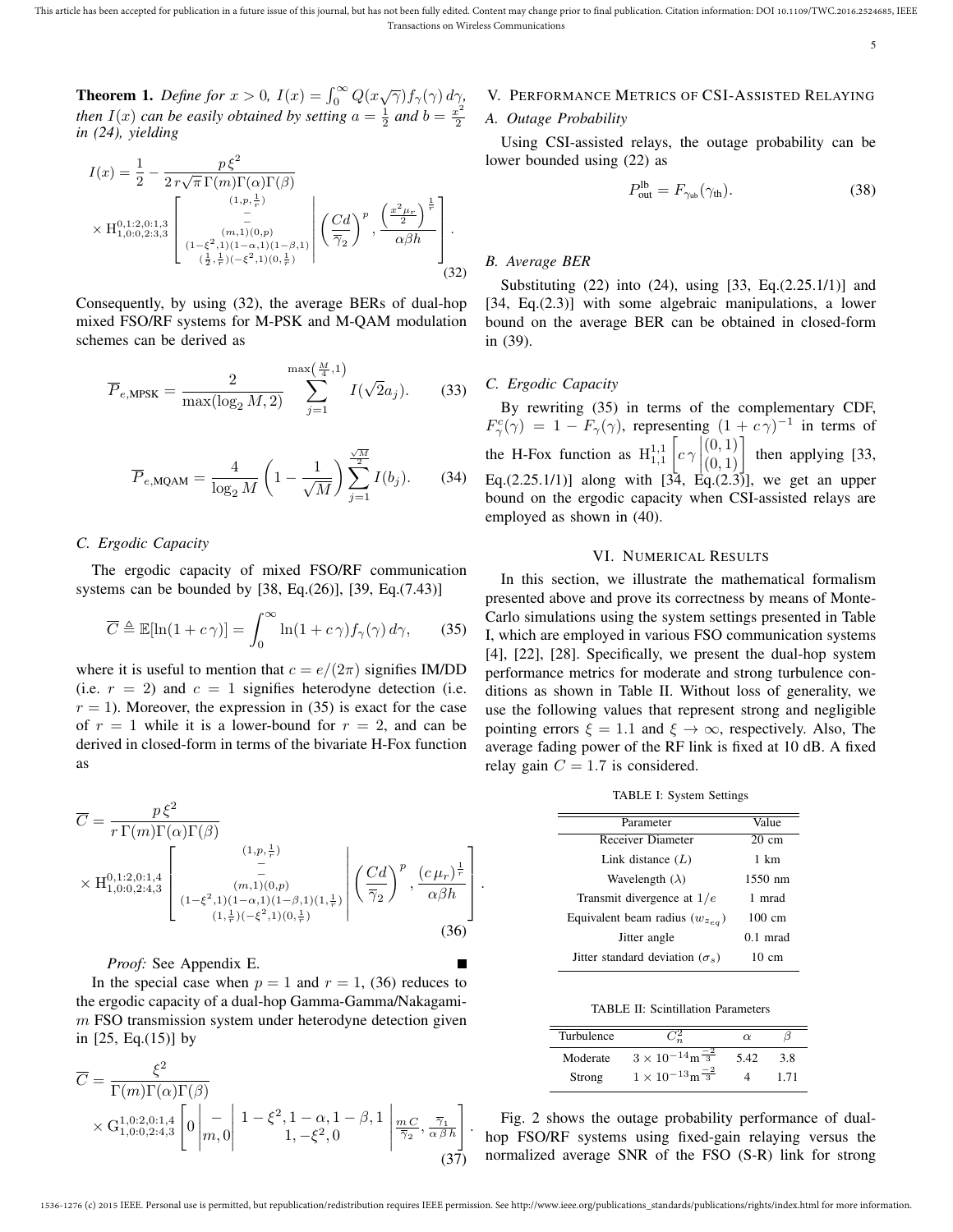This article has been accepted for publication in a future issue of this journal, but has not been fully edited. Content may change prior to final publication. Citation information: DOI 10.1109/TWC.2016.2524685, IEEE Transactions on Wireless Communications

6

$$
\overline{P}_{b}^{lb} = \frac{1}{2} - \frac{1}{2\Gamma(a)\Gamma(m)} \mathbf{H}_{2,2}^{2,1} \left[ \left( \frac{d}{b\overline{\gamma}_{2}} \right)^{p} \Big|_{(m,1),(0,1)}^{(1-a,p)(1,1)} \right] + \frac{p\xi^{2}}{2\Gamma(a)\Gamma(m)\Gamma(\alpha)\Gamma(\beta)} \mathbf{H}_{1,0:1,2:2,4}^{0,1:2,0:3,1} \left[ \begin{array}{c} (1-a;p,\frac{1}{r}) - (1-a;p,\frac{1}{r}) \\ (n,1),(0,1) \\ (1,1),(1+\xi^{2},1) \\ (\xi^{2},1)(\alpha,1)(\beta,1)(0,1)} \end{array} \right] \left( \frac{d}{b\overline{\gamma}_{2}} \right)^{p}, \frac{\alpha\beta h}{(b\mu_{r})^{\frac{1}{r}}} \right].
$$
\n
$$
\overline{C}^{ub} = \frac{1}{\Gamma(m)} \mathbf{H}_{2,3}^{3,1} \left[ \left( \frac{d}{c\overline{\gamma}_{2}} \right)^{p} \Big|_{(m,1),(0,1),(0,p)}^{(0,p)(1,1)} \right] - \frac{\xi^{2}}{p\Gamma(m)\Gamma(\alpha)\Gamma(\beta)} \mathbf{H}_{2,1:1,1:2,4}^{0,2:1,1:3,1} \left[ \begin{array}{c} (1-m;\frac{1}{p},\frac{1}{p},\frac{1}{p}) \\ (1,1) \\ (1,1) \\ (1,1) \\ (1,1) \end{array} \right] \left( \frac{c\overline{\gamma}_{2}}{d}, \alpha\beta h \left( \frac{\overline{\gamma}_{2}}{d\mu_{r}} \right)^{\frac{1}{r}} \right].
$$
\n
$$
(40)
$$



Fig. 2: Outage probability of a dual-hop FSO/RF fixed-gain relay system for strong and negligible pointing errors under different turbulence conditions using IM/DD with  $p = 1.15$  and  $m = 2.5$ .

 $(\xi = 1.1)$  and negligible  $(\xi \rightarrow \infty)$  pointing errors under strong and moderate turbulence conditions, with a fading figure  $m = 2.5$  and a shape parameter  $p = 1.15$ . The FSO link is operating under IM/DD technique (i.e.  $r = 2$ ). Clearly, we observe from Fig. 2 that the analytical results provide a perfect match to the MATLAB simulated results proving the accuracy of our derivation. Moreover, as expected, the smaller the value of  $\xi$  (i.e. the larger the value of the jitter), the stronger is the effect of the pointing error and therefore, the higher is the outage probability. For instance, at SNR=25 dB for the moderate turbulence regime,  $P_{\text{out}} = 2.67 \times 10^{-3}$  for negligible pointing errors ( $\xi \rightarrow \infty$ ) and it increases to  $5.15 \times 10^{-2}$ for  $\xi \to 0$ . Furthermore, severe turbulence conditions lead to an outage performance degradation. For example, at SNR=25 dB for negligible pointing errors,  $P_{\text{out}} = 4.32 \times 10^{-2}$  under strong turbulence conditions and it drops to  $2.67 \times 10^{-3}$  under moderate turbulence regime. Under strong pointing errors and strong turbulence, the degradation in the outage performance is the greatest and this can be explained by the fact that the irradiance of the FSO link is the product of the turbulenceinduced fading and the pointing error effect. Also, it can be seen that the effect of the pointing error on the system performance is more significant when the FSO link operates under moderate turbulence regime compared to the strong turbulence case. It can also be observed that, the asymptotic expression derived in (10) gives tight asymptotic results in the high SNR regime.



Fig. 3: Average BER of a dual-hop FSO/RF fixed-gain system using DBPSK for IM/DD and heterodyne techniques for no pointing errors with  $p = 1.5$ .

In Fig. 3, the average BER of dual-hop FSO/RF systems using fixed-gain relaying under IM/DD (i.e.  $r = 2$ ) technique as well as heterodyne (i.e.  $r = 1$ ) technique for DBPSK modulation scheme is presented over moderate and strong turbulence conditions for negligible pointing errors and different values of the fading figure,  $m$ . We can observe from Fig. 3 that implementing heterodyne detection for the FSO link reduces the average BER. For example, at SNR=25 dB, when the FSO link experiences strong turbulence for  $m = 1$ , the average BER is  $\overline{P}_b = 2.39 \times 10^{-2}$  when IM/DD technique is used and degrades to  $5.57 \times 10^{-4}$  when the FSO link is operating over heterodyne technique. This performance improvement is due the fact that heterodyne technique can better overcome the turbulence effects [40] which comes at the expense of complexity in implementing coherent receivers relative to IM/DD systems. Expectedly, the more severe are the turbulence conditions, the higher is the degradation in the average BER performance for both types of detection techniques. It can also be shown from Fig. 3 that severe fading in the RF link  $(m = 1)$  diminishes the system performance and this degradation is greater when the FSO link undergoes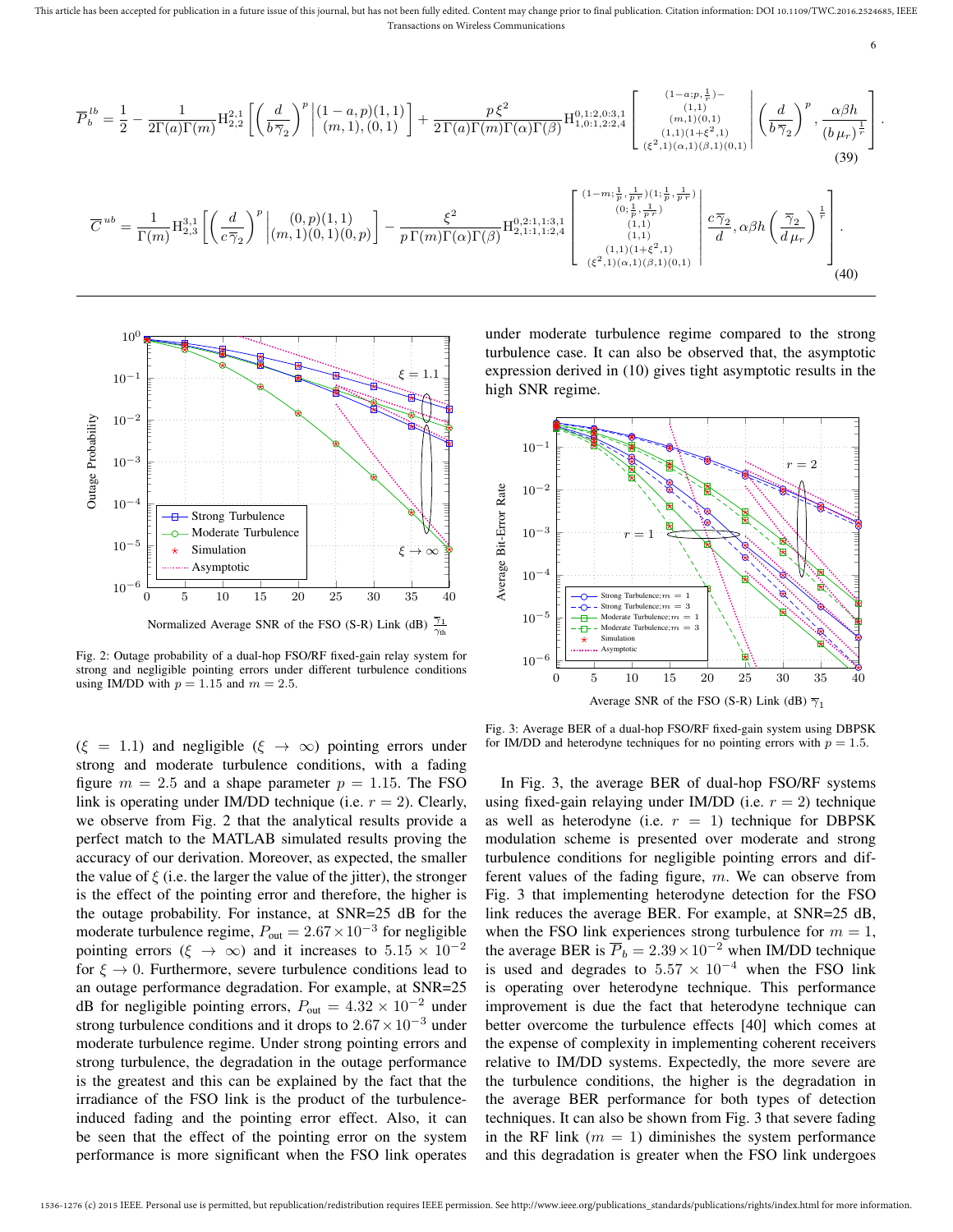moderate turbulence. The asymptotic results for the average BER at high SNR of the FSO link derived in (28) are also included in Fig. 3 and they match the exact results.



Fig. 4: Average BER for different modulation schemes of a dual-hop FSO/RF system using fixed-gain relaying and IM/DD technique under moderate turbulence conditions and different pointing errors with  $p = 1.5$  and  $m = 3$ .

The analytical accuracy of (33) and (34) are checked by simulations for various modulation techniques including 16- PSK, 16-QAM, QPSK, and CBPSK for dual-hop FSO/RF systems in operation under IM/DD technique for strong and negligible pointing errors and over moderate turbulence in Fig. 4. Obviously, it can be seen from this figure that CBPSK performs much better than the other modulation techniques. Also, 16-QAM outperforms 16-PSK, as expected. It can also be noticed from Fig. 4 that the effect of the pointing error on the average BER is more intense for lower modulations schemes such as CBPSK.

Fig. 5 demonstrates the average BER performance of dual-hop FSO/RF systems employing CSI-assisted relay for NCFSK, DBPSK, and CBPSK binary modulation schemes under moderate and strong turbulence regimes with fixed effect of the pointing error ( $\xi = 1.1$ ). According to Fig. 5, it is clearly seen that the analytical results are in a perfect agreement with the simulation results. Moreover, it can be observed that under severe turbulence conditions the average BER performance is highly degraded. Furthermore, it can be inferred from Fig. 5 that as the SNR of the FSO link increases, a negligible effect on the BER is observed and the performance remains almost the same since the weaker link acts as the dominant link, which is the RF link in this case. This can be simply explained by (19).

In Fig. 6, the ergodic capacity when fixed-gain relaying is used under both heterodyne and IM/DD detection techniques for varying effects of the pointing error for moderate turbulence conditions is presented. It can be observed that heterodyne detection performs much better than the IM/DD technique. For instance, at SNR=20 dB and strong pointing error ( $\xi = 1.1$ ), implementing heterodyne technique results in 69.25% improvement compared to the IM/DD technique. In addition, it can be shown that as the pointing error gets



Fig. 5: Average BER of a dual-hop FSO/RF system using CSI-assisted relaying for moderate and strong turbulence conditions under IM/DD detection with  $p = 1.75$ ,  $\xi = 1.1$ , and  $m = 3.25$ .

severe, the ergodic capacity decreases (i.e. the higher values of  $\xi$ , the higher will be the ergodic capacity). For example, at SNR=20 dB, the ergodic capacity using IM/DD is reduced by 21.74% when the FSO/RF system is under strong pointing errors compared to the no pointing errors case.



Fig. 6: Ergodic capacity of a dual-hop FSO/RF system using fixed-gain relaying for varying effect of the pointing error under moderate turbulence under both heterodyne and IM/DD techniques for  $p = 1.5$  and  $m = 3.75$ .

In Fig. 7, the ergodic capacity when CSI-assisted relaying is employed in operation under IM/DD technique in the presence of moderate turbulence conditions for different fading figures as well as pointing errors is depicted. The average fading power of the RF link is set to 20 dB. As expected, it can be seen that the stronger the effect of fading and pointing error, the lower is the ergodic capacity of the system.

Fig. 8 presents the simulation results for the average BER for CBPSK modulation technique of a single FSO link with a length of 2 km, dual-hop FSO/FSO, and dual-hop FSO/RF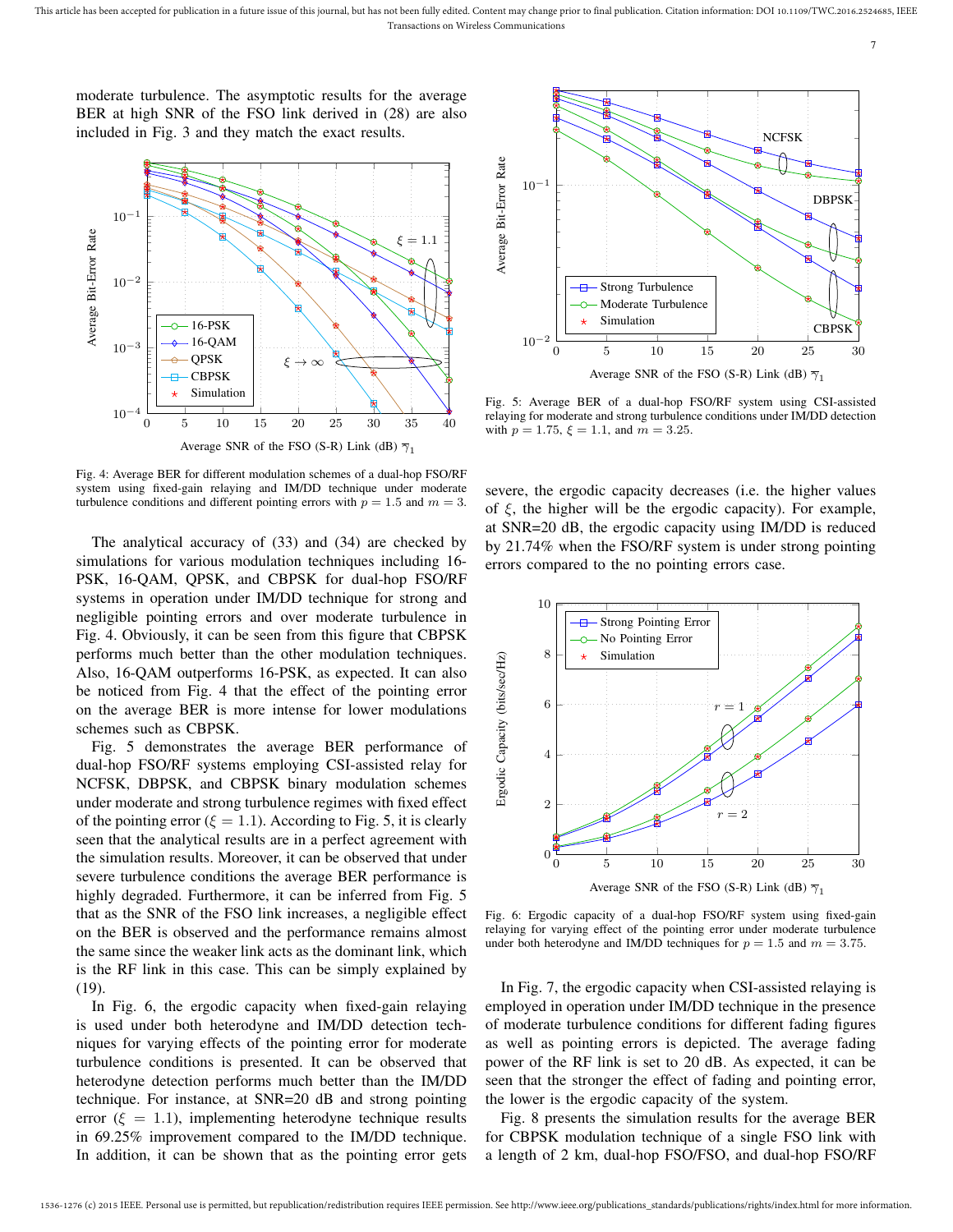

Fig. 7: Ergodic capacity in the case of CSI-assisted relaying for moderate turbulence under IM/DD for  $p = 1.5$ .



Fig. 8: Simulated average BER of single FSO link, dual-hop FSO, and dualhop FSO/RF links using IM/DD with a total length of 2 km under no pointing errors with  $p = 2.5$  and  $m = 3$ .

links in operation under moderate turbulence and no pointing errors. Fixed-gain relaying is used for the dual-hop systems and the single link is divided into two 1 km long links. In the presence of moderate turbulence, the fading parameters of the single FSO link can be calculated as  $\alpha = 4$  and  $\beta = 1.65$ . A significant improvement in the average BER performance can be observed when two links are cascaded in series relative to the single FSO link. This result is in perfect agreement with what was observed experimentally in [11]. It can also be seen that the FSO/RF system outperforms the dual-hop FSO/FSO system, as expected, since the FSO link is impaired by the turbulence-induced fading as well as pointing errors, leading to a performance degradation.

#### VII. CONCLUSION

Novel closed-form performance metrics have been presented for dual-hop FSO/RF systems using both heterodyne detection and direct detection techniques where the FSO link and the RF link experience Gamma-Gamma with pointing errors taken into account and Generalized Nakagami-m fading, respectively. The end-to-end performance of mixed Gamma-Gamma/Nakagami- $m$  systems can be obtained as a special case of our results. In particular, we derived closed-form expressions for the outage probability, the average BER, and the ergodic capacity in terms of the bivariate H-Fox function for both fixed-gain and CSI-assisted relays. In the case of fixedgain relaying, asymptotic results at high SNR are presented for the obtained performance metrics and the diversity gain is provided. We compared the system performance under different turbulence conditions, pointing errors, and fading figures of the RF link. As expected, the overall system performance improves in the case of weak tubulence conditions, negligible pointing errors, and with an increase of the fading figure.

#### APPENDIX A CDF OF THE END-TO-END SNR

In this appendix, we derive the CDF of the end-to-end SNR  $\gamma$  starting with

$$
F_{\gamma}(\gamma) = \Pr\left[\frac{\gamma_1 \gamma_2}{\gamma_2 + C} < \gamma\right],\tag{A.1}
$$

which can be expressed as

$$
F_{\gamma}(\gamma) = \int_0^{\infty} \Pr\left[\frac{\gamma_1 \gamma_2}{\gamma_2 + C} < \gamma | \gamma_2\right] f_{\gamma_2}(\gamma_2) d\gamma_2
$$
  
\n
$$
= \int_0^{\infty} F_{\gamma_1}\left(\gamma \left(1 + \frac{C}{\gamma_2}\right)\right) f_{\gamma_2}(\gamma_2) d\gamma_2
$$
  
\n
$$
= \int_{x=0}^{\infty} \int_{t=0}^{\gamma} f_{\gamma_1}(t) f_{\gamma_2}(x) dt dx
$$
  
\n
$$
+ \int_{x=0}^{\infty} \int_{t=\gamma}^{\gamma + \frac{C\gamma}{x}} f_{\gamma_1}(t) f_{\gamma_2}(x) dt dx.
$$
 (A.2)

Integrating over the same area and interchanging the integrals yields

$$
F_{\gamma}(\gamma) = \int_{t=0}^{\gamma} \int_{x=0}^{\infty} f_{\gamma_2}(x) f_{\gamma_1}(t) dx dt
$$
  
+ 
$$
\int_{t=\gamma}^{\infty} \int_{x=0}^{\frac{C\gamma}{t-\gamma}} f_{\gamma_2}(x) f_{\gamma_1}(t) dx dt
$$
  
= 
$$
F_{\gamma_1}(\gamma) + \int_{\gamma}^{\infty} F_{\gamma_2}(\frac{C\gamma}{t-\gamma}) f_{\gamma_1}(t) dt.
$$
 (A.3)

Substituting  $(5)$  in  $(A.3)$  we obtain

$$
F_{\gamma}(\gamma) = 1 - \frac{\xi^2}{r\Gamma(m)\Gamma(\alpha)\Gamma(\beta)}
$$
  
 
$$
\times \int_{\gamma}^{\infty} \frac{1}{t} G_{1,2}^{2,0} \left[ \left( \frac{C d\gamma}{\overline{\gamma}_2} \right)^p \frac{1}{(t - \gamma)^p} \middle| m, 0 \right]
$$
  
 
$$
\times G_{1,3}^{3,0} \left[ \frac{\alpha \beta h}{\mu_r^{\frac{1}{r}}} t^{\frac{1}{r}} \middle| \xi^2, \alpha, \beta \right] dt.
$$
 (A.4)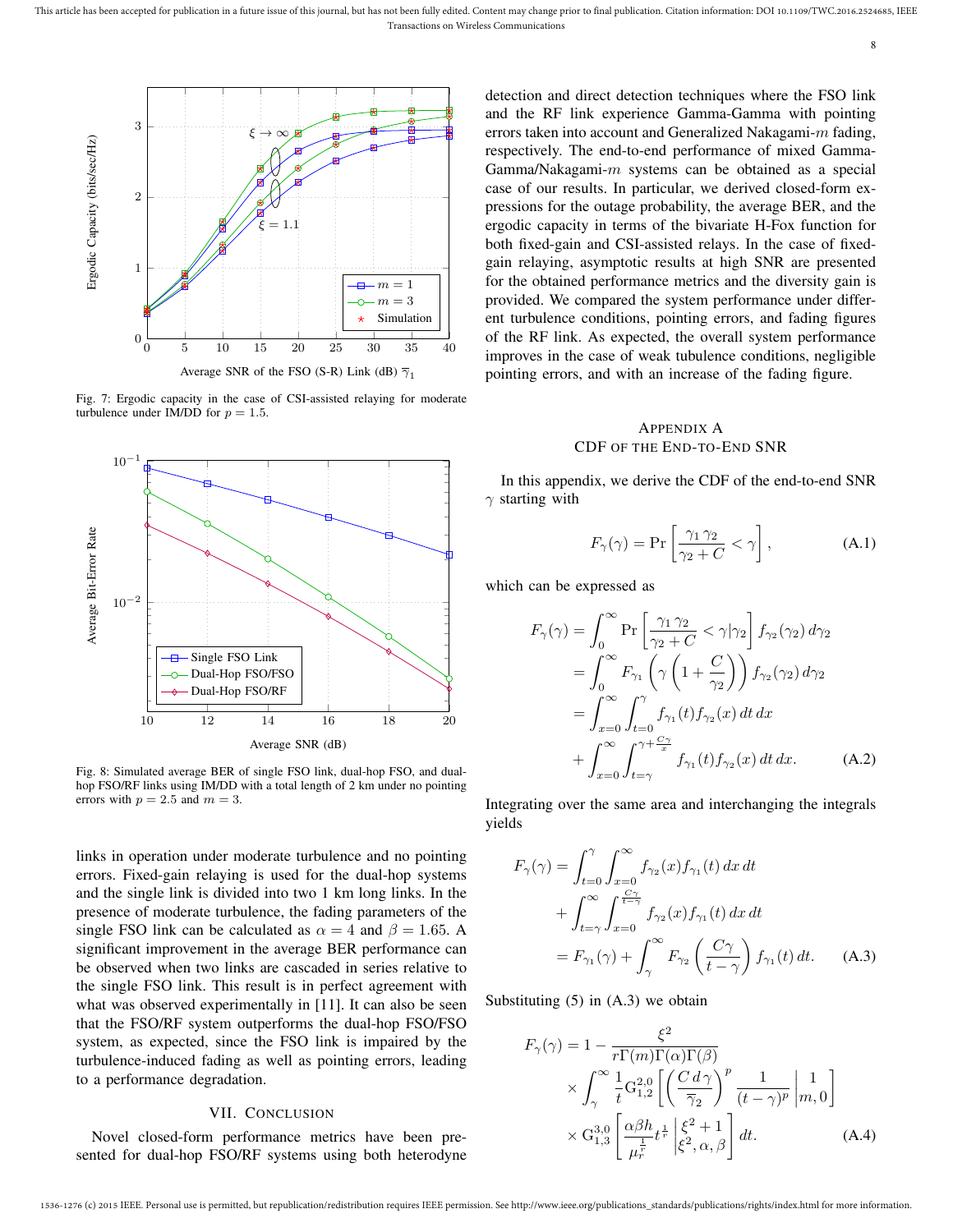Using the change of variable  $x = t - \gamma$  and the primary definition of the Meijer's G function in [30, Eq.(9.301)], the CDf can be written as

$$
F_{\gamma}(\gamma) = 1 - \frac{\xi^2}{r\Gamma(m)\Gamma(\alpha)\Gamma(\beta)} \frac{1}{(2\pi i)^2} \int_{C_1} \int_{C_2} \frac{\Gamma(m-s)\Gamma(-s)}{\Gamma(1-s)}
$$

$$
\times \frac{\Gamma(\xi^2 - t)\Gamma(\alpha - t)\Gamma(\beta - t)}{\Gamma(\xi^2 + 1 - t)} \left(\frac{C d \gamma}{\overline{\gamma}_2}\right)^{ps} \left(\frac{\alpha \beta h}{\mu_r^{\frac{1}{r}}}\right)^t
$$

$$
\times \int_0^{\infty} x^{-ps} (x + \gamma)^{\frac{t}{r} - 1} dx ds dt, \tag{A.5}
$$

where  $C_1$  and  $C_2$  are the s-plane and the t-plane contours, respectively. Utilizing the integral identity [30, Eq.(3.194/3)] with [30, Eq.(8.384/1)],  $\int_0^\infty x^{-ps} (x + \gamma)^{\frac{t}{r} - 1} dx$  simplifies to  $\Gamma(1-ps)\Gamma(ps-\frac{t}{r})$  $\frac{(p s)^{\Gamma(p s - \frac{t}{r})}}{\Gamma(1-\frac{t}{r})} \gamma^{\frac{t}{r}-ps}$ , and (A.5) becomes

$$
F_{\gamma}(\gamma) = 1 - \frac{\xi^2}{r\Gamma(m)\Gamma(\alpha)\Gamma(\beta)} \frac{1}{(2\pi i)^2} \int_{C_1} \Gamma\left(ps + \frac{t}{r}\right)
$$
  
 
$$
\times \frac{\Gamma(m-s)\Gamma(-s)\Gamma(1-ps)}{\Gamma(1-s)} \frac{\Gamma(\xi^2+t)\Gamma(\alpha+t)\Gamma(\beta+t)}{\Gamma(\xi^2+1+t)\Gamma(1+\frac{t}{r})}
$$
  
 
$$
\times \left(\frac{C d}{\overline{\gamma}_2}\right)^{ps} \left(\frac{1}{\alpha\beta h}\left(\frac{\mu_r}{\gamma}\right)^{\frac{1}{r}}\right)^t ds dt.
$$
 (A.6)

Finally, by utilizing the relations  $\Gamma(1-s) = -s \Gamma(-s)$  and  $\Gamma(1 - ps) = (-ps) \Gamma(-ps)$  then [34, Eq.(1.1)], we obtain the desired CDF expression given in (8).

#### APPENDIX B PDF OF THE END-TO-END SNR

Taking the derivative of (A.6) with respect to  $\gamma$  yileds

$$
f_{\gamma}(\gamma) = \frac{-p\xi^2}{r\Gamma(m)\Gamma(\alpha)\Gamma(\beta)} \frac{1}{(2\pi i)^2} \int_{C_1} \int_{C_2} \Gamma\left(ps + \frac{t}{r}\right)
$$

$$
\times \Gamma(m-s)\Gamma(-ps) \frac{\Gamma(\xi^2 + t)\Gamma(\alpha + t)\Gamma(\beta + t)}{\Gamma(\xi^2 + 1 + t)\Gamma(1 + \frac{t}{r})}
$$

$$
\times \left(\frac{C d}{\overline{\gamma}_2}\right)^{ps} \left(\frac{\mu_r^{\frac{1}{r}}}{\alpha \beta h}\right)^t \frac{d\gamma^{-\frac{t}{r}}}{d\gamma} ds dt. \tag{B.1}
$$

Using  $\Gamma(1+\frac{t}{r}) = \frac{t}{r}\Gamma(\frac{t}{r})$  with some algebraic manipulations, (B.1) becomes

$$
f_{\gamma}(\gamma) = \frac{p\xi^{2}}{r\Gamma(m)\Gamma(\alpha)\Gamma(\beta)\gamma} \frac{1}{(2\pi i)^{2}} \int_{C_{1}} \int_{C_{2}} \Gamma\left(ps + \frac{t}{r}\right)
$$

$$
\times \Gamma(m - s)\Gamma(-ps) \frac{\Gamma(\xi^{2} + t)\Gamma(\alpha + t)\Gamma(\beta + t)}{\Gamma(\xi^{2} + 1 + t)\Gamma(\frac{t}{r})}
$$

$$
\times \left(\frac{C d}{\overline{\gamma}_{2}}\right)^{ps} \left(\frac{1}{\alpha\beta h} \left(\frac{\mu_{r}}{\gamma}\right)^{\frac{1}{r}}\right)^{t} ds dt. \tag{B.2}
$$

Applying [34, Eq.(1.1)], we get the desired PDF expression given by (15).

#### APPENDIX C **MOMENTS**

9

Substituting (15) into the definition of the moments then utilizing [34, Eq.(2.3)] to write the the bivariate H-Fox function in terms of an integral involving the product of three H-Fox functions, the moments can be written as

$$
\mathbb{E}[\gamma^n] = \frac{\xi^2}{r \Gamma(m) \Gamma(\alpha) \Gamma(\beta)} \int_0^\infty \frac{1}{x} \mathcal{H}_{0,1}^{1,0} \left[ x \middle| \begin{matrix} - \\ (0,1) \end{matrix} \right]
$$

$$
\times \mathcal{H}_{0,2}^{2,0} \left[ \frac{Cd}{\overline{\gamma}_2} x \middle| \begin{matrix} - \\ (m,\frac{1}{p}), (0,1) \end{matrix} \right] \int_0^\infty \gamma^{n-1}
$$

$$
\times \mathcal{H}_{3,2}^{0,3} \left[ \frac{\left( \frac{\mu_r}{\gamma} x \right)^{\frac{1}{r}}}{\alpha \beta h} \middle| \begin{matrix} (1-\xi^2,1)(1-\alpha,1)(1-\beta,1) \\ (-\xi^2,1)(1,\frac{1}{r}) \end{matrix} \right] d\gamma dx.
$$
(C.1)

Using  $[41, Eq. (1.59)]$  then  $[41, Eq. (1.58)]$  along with the Mellin transform of the H-Fox function given by [41, Eq. $(2.8)$ ],  $(C.1)$  simplifies to

$$
\mathbb{E}[\gamma^{n}] = \frac{\xi^{2} \Gamma(rn+\alpha)\Gamma(rn+\beta)\mu_{r}^{n}}{\Gamma(m)\Gamma(\alpha)\Gamma(\beta)\Gamma(n)(rn+\xi^{2})} \times \int_{0}^{\infty} x^{n-1} \mathcal{H}_{0,1}^{1,0} \left[x\left| \begin{matrix} -\\(0,1) \end{matrix} \right| \mathcal{H}_{0,2}^{2,0} \left[\frac{Cd}{\overline{\gamma}_{2}}x\left| \begin{matrix} -\\(m,\frac{1}{p}), (0,1) \end{matrix} \right| \right] dx.
$$
\n(C.2)

Finally, employing [32, Eq.(2.8.4)] together with [32, Eq. $(2.1.5)$ ], the moments can easily simplify into  $(17)$  by means of some algebraic manipulations.

#### APPENDIX D AVERAGE BIT-ERROR RATE

Substituting (A.6) into (24), the average BER may be written as

$$
\overline{P}_b = \frac{1}{2} - \frac{p\xi^2 b^a}{2r\Gamma(m)\Gamma(\alpha)\Gamma(\beta)\Gamma(a)} \frac{1}{(2\pi i)^2} \int_{C_1} \int_{C_2} \Gamma\left(ps + \frac{t}{r}\right)
$$
\n
$$
\times \Gamma(m-s)\Gamma(-ps) \frac{\Gamma(\xi^2+t)\Gamma(\alpha+t)\Gamma(\beta+t)}{\Gamma(\xi^2+1+t)\Gamma(1+\frac{t}{r})}
$$
\n
$$
\times \left(\frac{C d}{\overline{\gamma}_2}\right)^{ps} \left(\frac{\mu_r^{\frac{1}{r}}}{\alpha \beta h}\right)^t \int_0^\infty \gamma^{a-\frac{t}{r}-1} e^{-b\gamma} d\gamma ds dt. \tag{D.1}
$$

Using [30, Eq.(3.381/4)] along with [34, Eq.(1.1)], we get the desired BER expression in (26).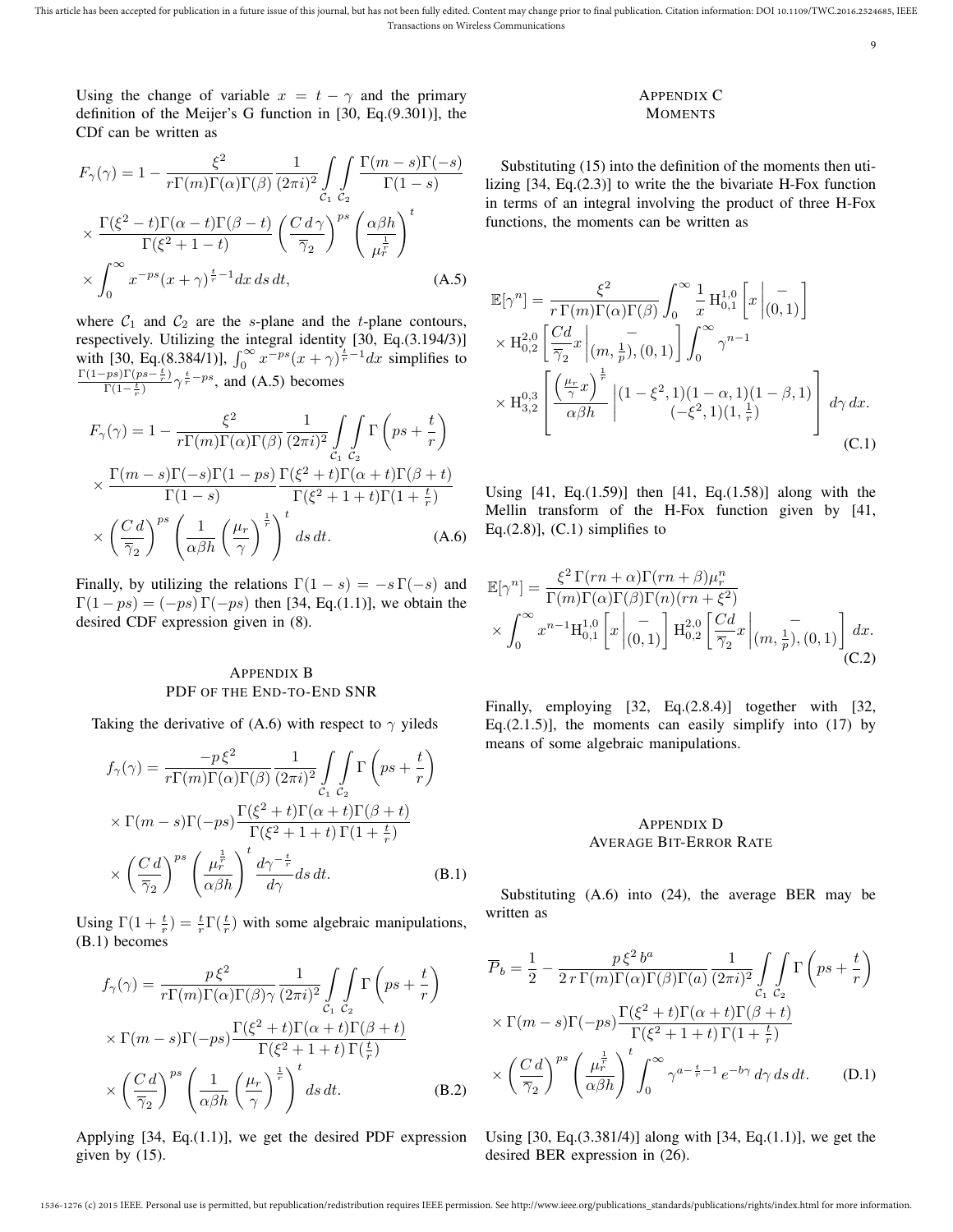# APPENDIX E

## ERGODIC CAPACITY

Utilizing (35) by placing (B.2) into it, the ergodic capacity can be expressed as

$$
\overline{C} = \frac{p\xi^2}{r\Gamma(m)\Gamma(\alpha)\Gamma(\beta)} \frac{1}{(2\pi i)^2} \int_{C_1} \Gamma\left(ps + \frac{t}{r}\right)
$$

$$
\times \Gamma(m-s)\Gamma(-ps) \frac{\Gamma(\xi^2 + t)\Gamma(\alpha + t)\Gamma(\beta + t)}{\Gamma(\xi^2 + 1 + t)\Gamma(1 + \frac{t}{r})}
$$

$$
\times \left(\frac{C d}{\overline{\gamma}_2}\right)^{ps} \left(\frac{\mu_r^{\frac{1}{r}}}{\alpha \beta h}\right)^t \int_0^\infty \gamma^{-\frac{t}{r} - 1} \ln(1 + c\gamma) d\gamma ds dt.
$$
(E.1)

Now, using [30, Eq.(4.293/10)] and [34, Eq.(1.1)], the ergodic capacity can be obtained in closed-form as in (36).

#### **REFERENCES**

- [1] M. Hasna and M.-S. Alouini, "A performance study of dual-hop transmissions with fixed gain relays," *IEEE Transactions on Wireless Communications*, vol. 3, no. 6, pp. 1963–1968, Nov. 2004.
- [2] L. C. Andrews, R. L. Phillips, and C. Y. Hopen, *Laser Beam Scintillation with Applications*. SPIE Press, 2001.
- [3] A. Al-Habash, L. Andrews, and R. Phillips, "Mathematical model for the irradiance probability density function of a laser beam propagating through turbulent media," *Optical Engineering*, vol. 40, no. 8, pp. 1554– 1562, Aug. 2001.
- [4] A. Farid and S. Hranilovic, "Outage capacity optimization for free-space optical links with pointing errors," *Journal of Lightwave Technology*, vol. 25, no. 7, pp. 1702–1710, Jul. 2007.
- [5] M. Safari and M. Uysal, "Relay-assisted free-space optical communication," *IEEE Transactions on Wireless Communications*, vol. 7, no. 12, pp. 5441–5449, Dec. 2008.
- [6] C. Datsikas, K. Peppas, N. Sagias, and G. Tombras, "Serial free-space optical relaying communications over Gamma-Gamma atmospheric turbulence channels," *IEEE/OSA Journal of Optical Communications and Networking*, vol. 2, no. 8, pp. 576–586, Aug. 2010.
- [7] M. Kashani, M. Safari, and M. Uysal, "Optimal relay placement and diversity analysis of relay-assisted free-space optical communication systems," *IEEE/OSA Journal of Optical Communications and Networking*, vol. 5, no. 1, pp. 37–47, Jan. 2013.
- [8] E. Bayaki, D. Michalopoulos, and R. Schober, "EDFA-based all-optical relaying in free-space optical systems," *IEEE Transactions on Communications*, vol. 60, no. 12, pp. 3797–3807, Dec. 2012.
- [9] M. Bhatnagar and M. Arti, "Performance analysis of hybrid satelliteterrestrial FSO cooperative system," *IEEE Photonics Technology Letters*, vol. 25, no. 22, pp. 2197–2200, Nov. 2013.
- [10] X. Tang, Z. Xu, and Z. Ghassemlooy, "Outage probability of multihop free space optical communications over Nakagami fading channels," in *8th Conference on Network and Optical Communications (NOC'2013)*, Jul. 2013, pp. 199–202.
- [11] J. Libich, M. Komanec, S. Zvanovec, P. Pesek, W. Popoola, and Z. Ghassemlooy, "Experimental verification of an all-optical dual-hop 10 Gbit/s free-space optics link under turbulence regimes," *Optics Letters*, vol. 40, no. 3, pp. 391–394, Feb. 2015.
- [12] E. Lee, J. Park, D. Han, and G. Yoon, "Performance analysis of the asymmetric dual-hop relay transmission with mixed RF/FSO links," *IEEE Photonics Technology Letters*, vol. 23, no. 21, pp. 1642–1644, Nov. 2011.
- [13] I. S. Ansari, F. Yilmaz, and M.-S. Alouini, "Impact of pointing errors on the performance of mixed RF/FSO dual-hop transmission systems," *IEEE Wireless Communications Letters*, vol. 2, no. 3, pp. 351–354, June 2013.
- [14] H. Samimi and M. Uysal, "End-to-end performance of mixed RF/FSO transmission systems," *IEEE/OSA Journal of Optical Communications and Networking*, vol. 5, no. 11, pp. 1139–1144, Nov. 2013.
- [15] I. S. Ansari, F. Yilmaz, and M.-S. Alouini, "On the performance of mixed RF/FSO variable gain dual-hop transmission systems with pointing errors," in *Proceedings of IEEE 78th Vehicular Technology Conference (VTC Fall' 2013)*, Las Vegas, USA, Sep. 2013, pp. 1–6.
- [16] -, "On the performance of hybrid RF and RF/FSO dual-hop transmission systems," in *2nd International Workshop on Optical Wireless Communications (IWOW' 2013)*, Newcastle, UK, Oct. 2013, pp. 45–49.
- [17] N. Miridakis, M. Matthaiou, and G. Karagiannidis, "Multiuser relaying over mixed RF/FSO links," *IEEE Transactions on Communications*, vol. 62, no. 5, pp. 1634–1645, May 2014.
- [18] E. Zedini, I. S. Ansari, and M.-S. Alouini, "On the performance of hybrid line of sight RF and RF-FSO fixed gain dual-hop transmission systems," in *IEEE Global Communications Conference (GLOBECOM' 14)*, Austin, TX, USA, Dec. 2014, pp. 2119–2124.
- [19] ——, "Unified performance analysis of mixed line of sight RF-FSO fixed gain dual-hop transmission systems," in *IEEE Wireless Communications and Networking Conference (WCNC' 2015), New Orleans, LA, USA, Mar. 2015*.
- [20] E. Soleimani-Nasab and M. Uysal, "Generalized performance analysis of mixed RF/FSO systems," in *3rd International Workshop in Optical Wireless Communications (IWOW' 2014)*, Funchal, Portugal, Sep. 2014, pp. 16–20.
- [21] E. Zedini, I. S. Ansari, and M.-S. Alouini, "Performance analysis of mixed Nakagami- $m$  and Gamma-Gamma dual-hop FSO transmission systems," *IEEE Photonics Journal*, vol. 7, no. 1, pp. 1–20, Feb. 2015.
- [22] S. Anees and M. Bhatnagar, "Performance of an amplify-and-forward dual-hop asymmetric RF-FSO communication system," *IEEE/OSA Journal of Optical Communications and Networking*, vol. 7, no. 2, pp. 124– 135, Feb. 2015.
- [23] "Performance evaluation of decode-and-forward dual-hop asymmetric radio frequency-free space optical communication system," *IET Optoelectronics*, vol. 9, no. 5, pp. 232–240, Jun. 2015.
- [24] E. Soleimani-Nasab and M. Uysal, "Generalized performance analysis of mixed RF/FSO cooperative systems," *accepted for publication in IEEE Transactions on Wireless Communications*, 2015.
- [25] E. Zedini, H. Soury, and M.-S. Alouini, "On the performance of dualhop FSO/RF systems," in *12th International Symposium on Wireless Communication Systems (ISWCS'15)*, Brussels, Belgium, Aug. 2015.
- [26] M. Yacoub, "The  $\alpha \mu$  distribution: a general fading distribution," in *The 13th IEEE International Symposium on Personal, Indoor and Mobile Radio Communications (PIMRC'2002)*, vol. 2, Sep. 2002, pp. 629–633 vol.2.
- [27] P. Shankar, "Ultrasonic tissue characterization using a generalized nakagami model," *IEEE Transactions on Ultrasonics, Ferroelectrics, and Frequency Control*, vol. 48, no. 6, pp. 1716–1720, Nov. 2001.
- [28] F. Yang, J. Cheng, and T. Tsiftsis, "Free-space optical communication with nonzero boresight pointing errors," *IEEE Transactions on Communications*, vol. 62, no. 2, pp. 713–725, Feb. 2014.
- [29] W. Gappmair, "Further results on the capacity of free-space optical channels in turbulent atmosphere," *IET Communications*, vol. 5, no. 9, pp. 1262–1267, Jun. 2011.
- [30] I. S. Gradshteyn and I. M. Ryzhik, *Table of Integrals, Series and Products*. New York: Academic Press, 2000.
- [31] J. Park, E. Lee, and G. Yoon, "Average bit-error rate of the Alamouti scheme in Gamma-Gamma fading channels," *IEEE Photonics Technology Letters*, vol. 23, no. 4, pp. 269–271, 2011.
- [32] A. Kilbas and M. Saigo, *H-Transforms: Theory and Applications*. CRC, 2004.
- [33] A. Prudnikov, Y. Brychkov, and O. Marichev, *Integrals and Series, Volume 3: More Special Functions*. CRC, 1999.
- [34] P. Mittal and K. Gupta, "An integral involving generalized function of two variables," *Proceedings of the Indian Academy of Sciences - Section A*, vol. 75, no. 3, pp. 117–123, 1972. [Online]. Available: http://dx.doi.org/10.1007/BF03049732
- [35] K. Peppas, "A new formula for the average bit error probability of dualhop amplify-and-forward relaying systems over generalized shadowed fading channels," *IEEE Wireless Communications Letters*, vol. 1, no. 2, pp. 85–88, Apr. 2012.
- [36] F. Yilmaz and M.-S. Alouini, "Product of the powers of generalized nakagami-m variates and performance of cascaded fading channels," in *IEEE Global Telecommunications Conference (GLOBECOM'09)*, Nov. 2009, pp. 1–8.
- [37] I. S. Ansari, S. Al-Ahmadi, F. Yilmaz, M.-S. Alouini, and H. Yanikomeroglu, "A new formula for the BER of binary modulations with dual-branch selection over generalized-K composite fading channels," *IEEE Transactions on Communications*, vol. 59, no. 10, pp. 2654–2658, Oct. 2011.
- [38] A. Lapidoth, S. M. Moser, and M. A. Wigger, "On the capacity of free-space optical intensity channels," *IEEE Transactions on Information Theory*, vol. 55, no. 10, pp. 4449–4461, Oct. 2009.